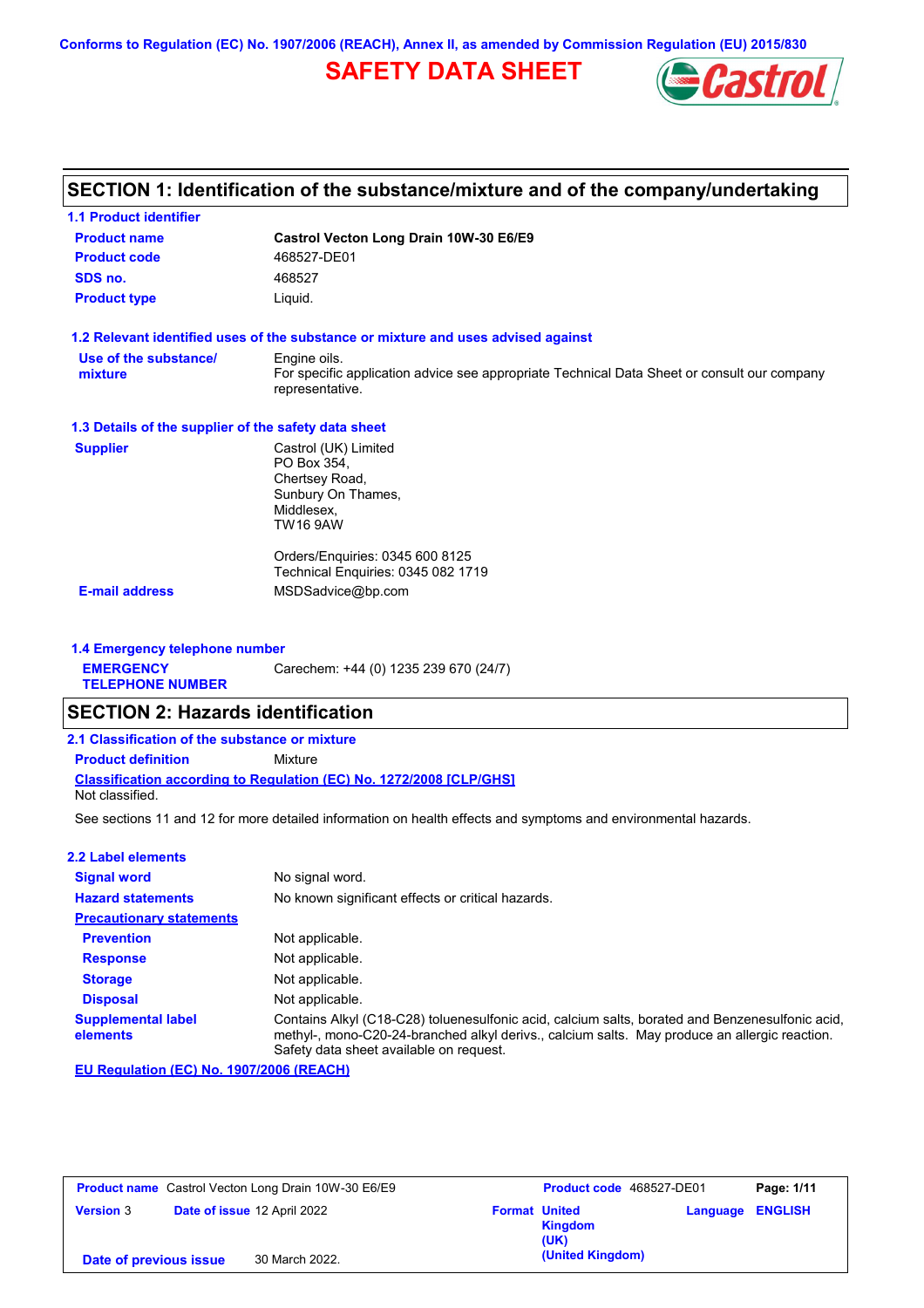## **SECTION 2: Hazards identification**

| <b>Annex XVII - Restrictions</b><br>on the manufacture,<br>placing on the market<br>and use of certain                   | Not applicable.                                                                                                                                                                                                                 |
|--------------------------------------------------------------------------------------------------------------------------|---------------------------------------------------------------------------------------------------------------------------------------------------------------------------------------------------------------------------------|
| dangerous substances,<br>mixtures and articles                                                                           |                                                                                                                                                                                                                                 |
| <b>Special packaging requirements</b>                                                                                    |                                                                                                                                                                                                                                 |
| <b>Containers to be fitted</b><br>with child-resistant<br>fastenings                                                     | Not applicable.                                                                                                                                                                                                                 |
| <b>Tactile warning of danger</b>                                                                                         | Not applicable.                                                                                                                                                                                                                 |
| 2.3 Other hazards                                                                                                        |                                                                                                                                                                                                                                 |
| <b>Results of PBT and vPvB</b><br>assessment                                                                             | Product does not meet the criteria for PBT or vPvB according to Regulation (EC) No. 1907/2006,<br>Annex XIII.                                                                                                                   |
| <b>Product meets the criteria</b><br>for PBT or vPvB according<br>to Regulation (EC) No.<br><b>1907/2006, Annex XIII</b> | This mixture does not contain any substances that are assessed to be a PBT or a vPvB.                                                                                                                                           |
| Other hazards which do<br>not result in classification                                                                   | Defatting to the skin.<br><b>USED ENGINE OILS</b><br>Used engine oil may contain hazardous components which have the potential to cause skin<br>cancer.<br>See Toxicological Information, section 11 of this Safety Data Sheet. |

### **SECTION 3: Composition/information on ingredients**

#### Mixture **3.2 Mixtures Product definition**

Highly refined base oil (IP 346 DMSO extract < 3%). Proprietary performance additives.

| <b>Product/ingredient</b><br>name                                                               | <b>Identifiers</b>                                                                      | $\%$    | <b>Regulation (EC) No.</b><br>1272/2008 [CLP] | <b>Type</b> |
|-------------------------------------------------------------------------------------------------|-----------------------------------------------------------------------------------------|---------|-----------------------------------------------|-------------|
| reaction mass of isomers of:<br>C7-9-alkyl 3-(3,5-di-tert-butyl-<br>4-hydroxyphenyl) propionate | REACH #: 01-0000015551-76<br>$EC: 406-040-9$<br>CAS: 125643-61-0<br>Index: 607-530-00-7 | ≤3      | Aquatic Chronic 4, H413                       | $[1]$       |
| Alkyl (C18-C28) toluenesulfonic acid,<br>calcium salts, borated                                 | $EC:$ -<br>$CAS: -$                                                                     | ≤ $0.3$ | Skin Sens, 1B, H317<br>Repr. 2, H361d         | $[1]$       |
| Benzenesulfonic acid, methyl-, mono-<br>COO Of bropobod olled derive                            | CAS: 722503-68-6                                                                        | ≤0.3    | Skin Sens. 1B, H317                           | $[1]$       |

C20-24-branched alkyl derivs., calcium salts

#### **See Section 16 for the full text of the H statements declared above.**

Type

[1] Substance classified with a health or environmental hazard

[2] Substance with a workplace exposure limit

[3] Substance meets the criteria for PBT according to Regulation (EC) No. 1907/2006, Annex XIII

[4] Substance meets the criteria for vPvB according to Regulation (EC) No. 1907/2006, Annex XIII

[5] Substance of equivalent concern

[6] Additional disclosure due to company policy

Occupational exposure limits, if available, are listed in Section 8.

## **SECTION 4: First aid measures**

### **4.1 Description of first aid measures**

#### In case of contact, immediately flush eyes with plenty of water for at least 15 minutes. Eyelids should be held away from the eyeball to ensure thorough rinsing. Check for and remove any contact lenses. Get medical attention. **Eye contact Skin contact** Wash skin thoroughly with soap and water or use recognised skin cleanser. Remove contaminated clothing and shoes. Wash clothing before reuse. Clean shoes thoroughly before reuse. Get medical attention if irritation develops.

| <b>Product name</b> Castrol Vecton Long Drain 10W-30 E6/E9 |                             | Product code 468527-DE01 |                        | Page: 2/11              |  |
|------------------------------------------------------------|-----------------------------|--------------------------|------------------------|-------------------------|--|
| <b>Version 3</b>                                           | Date of issue 12 April 2022 | <b>Format United</b>     | <b>Kingdom</b><br>(UK) | <b>Language ENGLISH</b> |  |
| Date of previous issue                                     | 30 March 2022.              |                          | (United Kingdom)       |                         |  |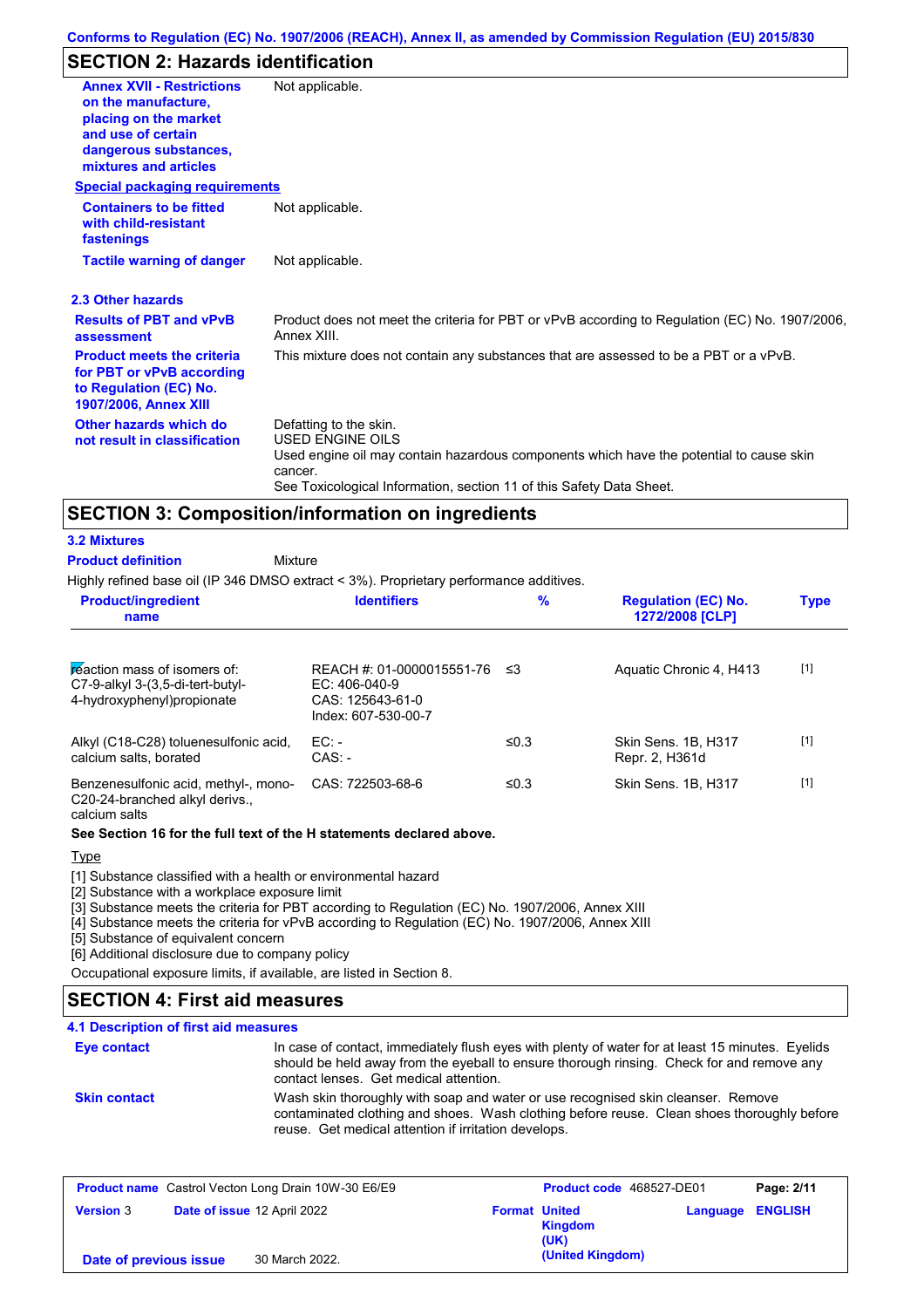## **Conforms to Regulation (EC) No. 1907/2006 (REACH), Annex II, as amended by Commission Regulation (EU) 2015/830**

# **SECTION 4: First aid measures**

| <b>Inhalation</b>                 | If inhaled, remove to fresh air. In case of inhalation of decomposition products in a fire,<br>symptoms may be delayed. The exposed person may need to be kept under medical<br>surveillance for 48 hours. Get medical attention if symptoms occur. |
|-----------------------------------|-----------------------------------------------------------------------------------------------------------------------------------------------------------------------------------------------------------------------------------------------------|
| <b>Ingestion</b>                  | Do not induce vomiting unless directed to do so by medical personnel. Get medical attention if<br>symptoms occur.                                                                                                                                   |
| <b>Protection of first-aiders</b> | No action shall be taken involving any personal risk or without suitable training.                                                                                                                                                                  |

### **4.2 Most important symptoms and effects, both acute and delayed**

See Section 11 for more detailed information on health effects and symptoms.

| <b>Potential acute health effects</b> |                                                                                                                     |
|---------------------------------------|---------------------------------------------------------------------------------------------------------------------|
| <b>Inhalation</b>                     | Exposure to decomposition products may cause a health hazard. Serious effects may be<br>delayed following exposure. |
| <b>Ingestion</b>                      | No known significant effects or critical hazards.                                                                   |
| <b>Skin contact</b>                   | Defatting to the skin. May cause skin dryness and irritation.                                                       |
| Eye contact                           | No known significant effects or critical hazards.                                                                   |
|                                       | Delayed and immediate effects as well as chronic effects from short and long-term exposure                          |
| <b>Inhalation</b>                     | Overexposure to the inhalation of airborne droplets or aerosols may cause irritation of the<br>respiratory tract.   |
| <b>Ingestion</b>                      | Ingestion of large quantities may cause nausea and diarrhoea.                                                       |
| <b>Skin contact</b>                   | Prolonged or repeated contact can defat the skin and lead to irritation and/or dermatitis.                          |
| Eye contact                           | Potential risk of transient stinging or redness if accidental eye contact occurs.                                   |
|                                       |                                                                                                                     |

### **4.3 Indication of any immediate medical attention and special treatment needed**

| <b>Notes to physician</b> | Treatment should in general be symptomatic and directed to relieving any effects.   |
|---------------------------|-------------------------------------------------------------------------------------|
|                           | In case of inhalation of decomposition products in a fire, symptoms may be delayed. |
|                           | The exposed person may need to be kept under medical surveillance for 48 hours.     |

## **SECTION 5: Firefighting measures**

| 5.1 Extinguishing media                                   |                                                                                                                                                                                                                                                                                                                                                                   |
|-----------------------------------------------------------|-------------------------------------------------------------------------------------------------------------------------------------------------------------------------------------------------------------------------------------------------------------------------------------------------------------------------------------------------------------------|
| <b>Suitable extinguishing</b><br>media                    | In case of fire, use foam, dry chemical or carbon dioxide extinguisher or spray.                                                                                                                                                                                                                                                                                  |
| <b>Unsuitable extinguishing</b><br>media                  | Do not use water jet. The use of a water jet may cause the fire to spread by splashing the<br>burning product.                                                                                                                                                                                                                                                    |
| 5.2 Special hazards arising from the substance or mixture |                                                                                                                                                                                                                                                                                                                                                                   |
| <b>Hazards from the</b><br>substance or mixture           | In a fire or if heated, a pressure increase will occur and the container may burst.                                                                                                                                                                                                                                                                               |
| <b>Hazardous combustion</b><br>products                   | Combustion products may include the following:<br>carbon oxides $(CO, CO2)$ (carbon monoxide, carbon dioxide)<br>nitrogen oxides ( $NO$ , $NO2$ etc.)                                                                                                                                                                                                             |
| <b>5.3 Advice for firefighters</b>                        |                                                                                                                                                                                                                                                                                                                                                                   |
| <b>Special precautions for</b><br>fire-fighters           | No action shall be taken involving any personal risk or without suitable training. Promptly<br>isolate the scene by removing all persons from the vicinity of the incident if there is a fire.                                                                                                                                                                    |
| <b>Special protective</b><br>equipment for fire-fighters  | Fire-fighters should wear appropriate protective equipment and self-contained breathing<br>apparatus (SCBA) with a full face-piece operated in positive pressure mode. Clothing for fire-<br>fighters (including helmets, protective boots and gloves) conforming to European standard EN<br>469 will provide a basic level of protection for chemical incidents. |

## **SECTION 6: Accidental release measures**

|                                | 6.1 Personal precautions, protective equipment and emergency procedures                                                                                                                                                                                                                                                             |
|--------------------------------|-------------------------------------------------------------------------------------------------------------------------------------------------------------------------------------------------------------------------------------------------------------------------------------------------------------------------------------|
| For non-emergency<br>personnel | No action shall be taken involving any personal risk or without suitable training. Evacuate<br>surrounding areas. Keep unnecessary and unprotected personnel from entering. Do not touch<br>or walk through spilt material. Floors may be slippery; use care to avoid falling. Put on<br>appropriate personal protective equipment. |
| For emergency responders       | If specialised clothing is required to deal with the spillage, take note of any information in<br>Section 8 on suitable and unsuitable materials. See also the information in "For non-<br>emergency personnel".                                                                                                                    |

| <b>Product name</b> Castrol Vecton Long Drain 10W-30 E6/E9 |                             | Product code 468527-DE01 |                                                | Page: 3/11              |  |
|------------------------------------------------------------|-----------------------------|--------------------------|------------------------------------------------|-------------------------|--|
| <b>Version 3</b>                                           | Date of issue 12 April 2022 |                          | <b>Format United</b><br><b>Kingdom</b><br>(UK) | <b>Language ENGLISH</b> |  |
| Date of previous issue                                     | 30 March 2022.              |                          | (United Kingdom)                               |                         |  |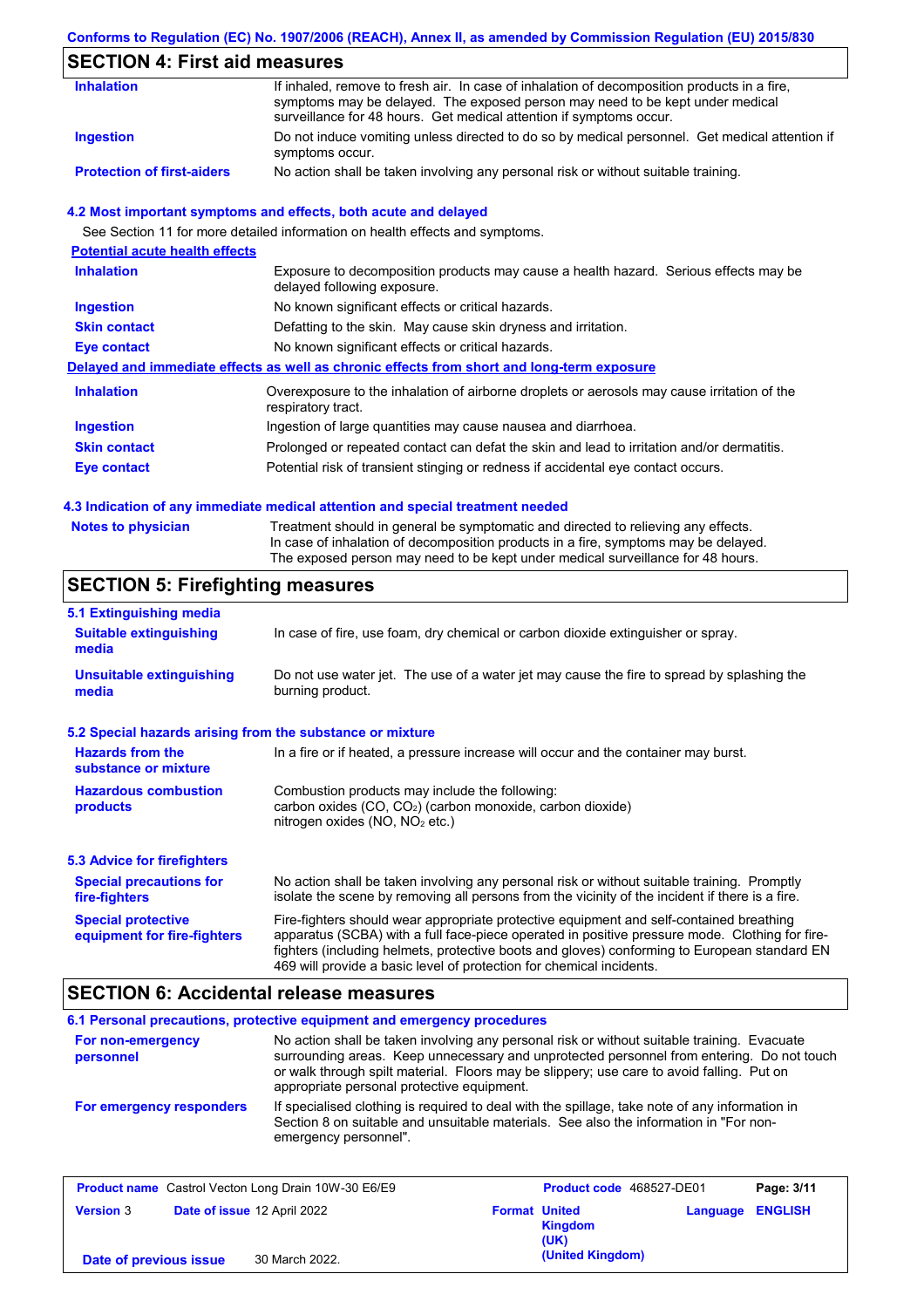## **SECTION 6: Accidental release measures**

| <b>6.2 Environmental</b><br><b>precautions</b> | Avoid dispersal of spilt material and runoff and contact with soil, waterways, drains and sewers.<br>Inform the relevant authorities if the product has caused environmental pollution (sewers,<br>waterways, soil or air).                                                                                                                                                                    |
|------------------------------------------------|------------------------------------------------------------------------------------------------------------------------------------------------------------------------------------------------------------------------------------------------------------------------------------------------------------------------------------------------------------------------------------------------|
|                                                | 6.3 Methods and material for containment and cleaning up                                                                                                                                                                                                                                                                                                                                       |
| <b>Small spill</b>                             | Stop leak if without risk. Move containers from spill area. Absorb with an inert material and<br>place in an appropriate waste disposal container. Dispose of via a licensed waste disposal<br>contractor.                                                                                                                                                                                     |
| Large spill                                    | Stop leak if without risk. Move containers from spill area. Prevent entry into sewers, water<br>courses, basements or confined areas. Contain and collect spillage with non-combustible,<br>absorbent material e.g. sand, earth, vermiculite or diatomaceous earth and place in container<br>for disposal according to local regulations. Dispose of via a licensed waste disposal contractor. |
| 6.4 Reference to other<br><b>sections</b>      | See Section 1 for emergency contact information.<br>See Section 5 for firefighting measures.<br>See Section 8 for information on appropriate personal protective equipment.<br>See Section 12 for environmental precautions.<br>See Section 13 for additional waste treatment information.                                                                                                     |

## **SECTION 7: Handling and storage**

| 7.1 Precautions for safe handling                                      |                                                                                                                                                                                                                                                                                                                                                                                                                                                                                          |
|------------------------------------------------------------------------|------------------------------------------------------------------------------------------------------------------------------------------------------------------------------------------------------------------------------------------------------------------------------------------------------------------------------------------------------------------------------------------------------------------------------------------------------------------------------------------|
| <b>Protective measures</b>                                             | Put on appropriate personal protective equipment.                                                                                                                                                                                                                                                                                                                                                                                                                                        |
| <b>Advice on general</b><br>occupational hygiene                       | Eating, drinking and smoking should be prohibited in areas where this material is handled,<br>stored and processed. Wash thoroughly after handling. Remove contaminated clothing and<br>protective equipment before entering eating areas. See also Section 8 for additional<br>information on hygiene measures.                                                                                                                                                                         |
| 7.2 Conditions for safe<br>storage, including any<br>incompatibilities | Store in accordance with local requlations. Store in a dry, cool and well-ventilated area, away<br>from incompatible materials (see Section 10). Keep away from heat and direct sunlight. Keep<br>container tightly closed and sealed until ready for use. Containers that have been opened must<br>be carefully resealed and kept upright to prevent leakage. Store and use only in equipment/<br>containers designed for use with this product. Do not store in unlabelled containers. |
| <b>Not suitable</b>                                                    | Prolonged exposure to elevated temperature                                                                                                                                                                                                                                                                                                                                                                                                                                               |
| 7.3 Specific end use(s)                                                |                                                                                                                                                                                                                                                                                                                                                                                                                                                                                          |
| <b>Recommendations</b>                                                 | See section 1.2 and Exposure scenarios in annex, if applicable.                                                                                                                                                                                                                                                                                                                                                                                                                          |

### **SECTION 8: Exposure controls/personal protection**

#### **8.1 Control parameters**

**Occupational exposure limits** No exposure limit value known.

No exposure limit value known.

Whilst specific OELs for certain components may be shown in this section, other components may be present in any mist, vapour or dust produced. Therefore, the specific OELs may not be applicable to the product as a whole and are provided for guidance only.

**Recommended monitoring procedures**

If this product contains ingredients with exposure limits, personal, workplace atmosphere or biological monitoring may be required to determine the effectiveness of the ventilation or other control measures and/or the necessity to use respiratory protective equipment. Reference should be made to monitoring standards, such as the following: European Standard EN 689 (Workplace atmospheres - Guidance for the assessment of exposure by inhalation to chemical agents for comparison with limit values and measurement strategy) European Standard EN 14042 (Workplace atmospheres - Guide for the application and use of procedures for the assessment of exposure to chemical and biological agents) European Standard EN 482 (Workplace atmospheres - General requirements for the performance of procedures for the measurement of chemical agents) Reference to national guidance documents for methods for the determination of hazardous substances will also be required.

#### **Derived No Effect Level**

No DNELs/DMELs available.

#### **Predicted No Effect Concentration**

No PNECs available

#### **8.2 Exposure controls**

| <b>Product name</b> Castrol Vecton Long Drain 10W-30 E6/E9 |                             |                                                | Product code 468527-DE01 |  |
|------------------------------------------------------------|-----------------------------|------------------------------------------------|--------------------------|--|
| <b>Version 3</b>                                           | Date of issue 12 April 2022 | <b>Format United</b><br><b>Kingdom</b><br>(UK) | <b>Language ENGLISH</b>  |  |
| Date of previous issue                                     | 30 March 2022.              | (United Kingdom)                               |                          |  |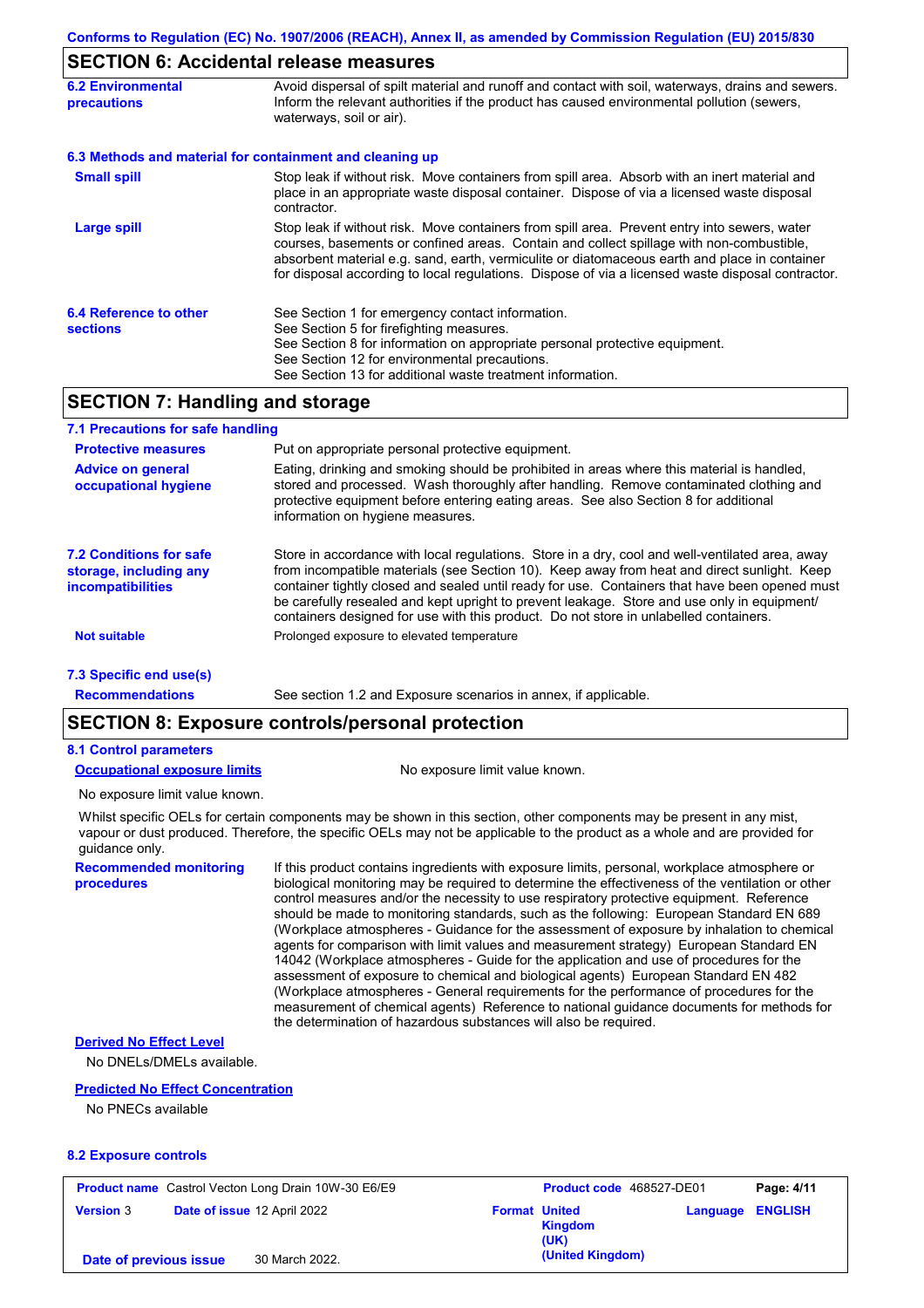# **SECTION 8: Exposure controls/personal protection**

| <b>Appropriate engineering</b><br>controls                 | Provide exhaust ventilation or other engineering controls to keep the relevant airborne<br>concentrations below their respective occupational exposure limits.<br>All activities involving chemicals should be assessed for their risks to health, to ensure<br>exposures are adequately controlled. Personal protective equipment should only be considered<br>after other forms of control measures (e.g. engineering controls) have been suitably evaluated.<br>Personal protective equipment should conform to appropriate standards, be suitable for use, be<br>kept in good condition and properly maintained.<br>Your supplier of personal protective equipment should be consulted for advice on selection and<br>appropriate standards. For further information contact your national organisation for standards.<br>The final choice of protective equipment will depend upon a risk assessment. It is important to<br>ensure that all items of personal protective equipment are compatible. |
|------------------------------------------------------------|---------------------------------------------------------------------------------------------------------------------------------------------------------------------------------------------------------------------------------------------------------------------------------------------------------------------------------------------------------------------------------------------------------------------------------------------------------------------------------------------------------------------------------------------------------------------------------------------------------------------------------------------------------------------------------------------------------------------------------------------------------------------------------------------------------------------------------------------------------------------------------------------------------------------------------------------------------------------------------------------------------|
| <b>Individual protection measures</b>                      |                                                                                                                                                                                                                                                                                                                                                                                                                                                                                                                                                                                                                                                                                                                                                                                                                                                                                                                                                                                                         |
| <b>Hygiene measures</b>                                    | Wash hands, forearms and face thoroughly after handling chemical products, before eating,<br>smoking and using the lavatory and at the end of the working period. Ensure that eyewash<br>stations and safety showers are close to the workstation location.                                                                                                                                                                                                                                                                                                                                                                                                                                                                                                                                                                                                                                                                                                                                             |
| <b>Respiratory protection</b>                              | In case of insufficient ventilation, wear suitable respiratory equipment.<br>The correct choice of respiratory protection depends upon the chemicals being handled, the<br>conditions of work and use, and the condition of the respiratory equipment. Safety procedures<br>should be developed for each intended application. Respiratory protection equipment should<br>therefore be chosen in consultation with the supplier/manufacturer and with a full assessment<br>of the working conditions.                                                                                                                                                                                                                                                                                                                                                                                                                                                                                                   |
| <b>Eye/face protection</b>                                 | Safety glasses with side shields.                                                                                                                                                                                                                                                                                                                                                                                                                                                                                                                                                                                                                                                                                                                                                                                                                                                                                                                                                                       |
| <b>Skin protection</b>                                     |                                                                                                                                                                                                                                                                                                                                                                                                                                                                                                                                                                                                                                                                                                                                                                                                                                                                                                                                                                                                         |
| <b>Hand protection</b>                                     | <b>General Information:</b>                                                                                                                                                                                                                                                                                                                                                                                                                                                                                                                                                                                                                                                                                                                                                                                                                                                                                                                                                                             |
|                                                            | Because specific work environments and material handling practices vary, safety procedures<br>should be developed for each intended application. The correct choice of protective gloves<br>depends upon the chemicals being handled, and the conditions of work and use. Most gloves<br>provide protection for only a limited time before they must be discarded and replaced (even the<br>best chemically resistant gloves will break down after repeated chemical exposures).                                                                                                                                                                                                                                                                                                                                                                                                                                                                                                                        |
|                                                            | Gloves should be chosen in consultation with the supplier / manufacturer and taking account of<br>a full assessment of the working conditions.                                                                                                                                                                                                                                                                                                                                                                                                                                                                                                                                                                                                                                                                                                                                                                                                                                                          |
|                                                            | Recommended: Nitrile gloves.<br><b>Breakthrough time:</b>                                                                                                                                                                                                                                                                                                                                                                                                                                                                                                                                                                                                                                                                                                                                                                                                                                                                                                                                               |
|                                                            | Breakthrough time data are generated by glove manufacturers under laboratory test conditions<br>and represent how long a glove can be expected to provide effective permeation resistance. It<br>is important when following breakthrough time recommendations that actual workplace<br>conditions are taken into account. Always consult with your glove supplier for up-to-date<br>technical information on breakthrough times for the recommended glove type.<br>Our recommendations on the selection of gloves are as follows:                                                                                                                                                                                                                                                                                                                                                                                                                                                                      |
|                                                            | Continuous contact:                                                                                                                                                                                                                                                                                                                                                                                                                                                                                                                                                                                                                                                                                                                                                                                                                                                                                                                                                                                     |
|                                                            | Gloves with a minimum breakthrough time of 240 minutes, or >480 minutes if suitable gloves<br>can be obtained.                                                                                                                                                                                                                                                                                                                                                                                                                                                                                                                                                                                                                                                                                                                                                                                                                                                                                          |
|                                                            | If suitable gloves are not available to offer that level of protection, gloves with shorter<br>breakthrough times may be acceptable as long as appropriate glove maintenance and<br>replacement regimes are determined and adhered to.                                                                                                                                                                                                                                                                                                                                                                                                                                                                                                                                                                                                                                                                                                                                                                  |
|                                                            | Short-term / splash protection:                                                                                                                                                                                                                                                                                                                                                                                                                                                                                                                                                                                                                                                                                                                                                                                                                                                                                                                                                                         |
|                                                            | Recommended breakthrough times as above.<br>It is recognised that for short-term, transient exposures, gloves with shorter breakthrough times<br>may commonly be used. Therefore, appropriate maintenance and replacement regimes must<br>be determined and rigorously followed.                                                                                                                                                                                                                                                                                                                                                                                                                                                                                                                                                                                                                                                                                                                        |
|                                                            | <b>Glove Thickness:</b>                                                                                                                                                                                                                                                                                                                                                                                                                                                                                                                                                                                                                                                                                                                                                                                                                                                                                                                                                                                 |
|                                                            | For general applications, we recommend gloves with a thickness typically greater than 0.35 mm.                                                                                                                                                                                                                                                                                                                                                                                                                                                                                                                                                                                                                                                                                                                                                                                                                                                                                                          |
|                                                            | It should be emphasised that glove thickness is not necessarily a good predictor of glove<br>resistance to a specific chemical, as the permeation efficiency of the glove will be dependent<br>on the exact composition of the glove material. Therefore, glove selection should also be based<br>on consideration of the task requirements and knowledge of breakthrough times.<br>Glove thickness may also vary depending on the glove manufacturer, the glove type and the                                                                                                                                                                                                                                                                                                                                                                                                                                                                                                                           |
| <b>Product name</b> Castrol Vecton Long Drain 10W-30 E6/E9 | Product code 468527-DE01<br>Page: 5/11                                                                                                                                                                                                                                                                                                                                                                                                                                                                                                                                                                                                                                                                                                                                                                                                                                                                                                                                                                  |
|                                                            |                                                                                                                                                                                                                                                                                                                                                                                                                                                                                                                                                                                                                                                                                                                                                                                                                                                                                                                                                                                                         |

|                        | <b>Product name</b> Castrol Vecton Long Drain 10W-30 E6/E9 | <b>Product code</b> 468527-DE01         |                         | Page: 5/11 |
|------------------------|------------------------------------------------------------|-----------------------------------------|-------------------------|------------|
| <b>Version 3</b>       | Date of issue 12 April 2022                                | <b>Format United</b><br>Kingdom<br>(UK) | <b>Language ENGLISH</b> |            |
| Date of previous issue | 30 March 2022.                                             | (United Kingdom)                        |                         |            |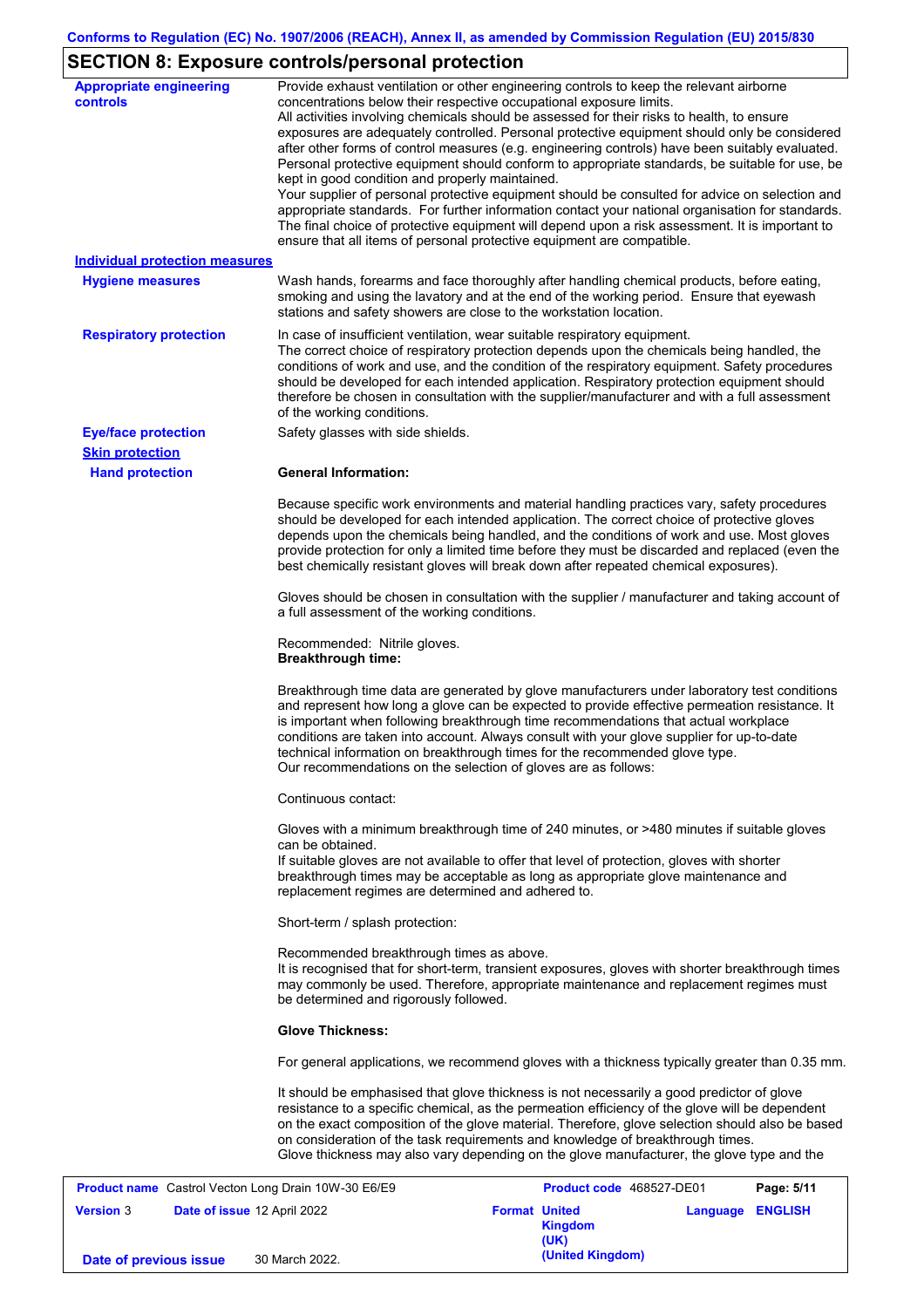# **SECTION 8: Exposure controls/personal protection**

|                                           | glove model. Therefore, the manufacturers' technical data should always be taken into account<br>to ensure selection of the most appropriate glove for the task.                                                                                                                                                                                                                                                                                                                                                                                                                                                                                                                      |
|-------------------------------------------|---------------------------------------------------------------------------------------------------------------------------------------------------------------------------------------------------------------------------------------------------------------------------------------------------------------------------------------------------------------------------------------------------------------------------------------------------------------------------------------------------------------------------------------------------------------------------------------------------------------------------------------------------------------------------------------|
|                                           | Note: Depending on the activity being conducted, gloves of varying thickness may be required<br>for specific tasks. For example:                                                                                                                                                                                                                                                                                                                                                                                                                                                                                                                                                      |
|                                           | • Thinner gloves (down to 0.1 mm or less) may be required where a high degree of manual<br>dexterity is needed. However, these gloves are only likely to give short duration protection and<br>would normally be just for single use applications, then disposed of.                                                                                                                                                                                                                                                                                                                                                                                                                  |
|                                           | • Thicker gloves (up to 3 mm or more) may be required where there is a mechanical (as well<br>as a chemical) risk i.e. where there is abrasion or puncture potential.                                                                                                                                                                                                                                                                                                                                                                                                                                                                                                                 |
| <b>Skin and body</b>                      | Use of protective clothing is good industrial practice.<br>Personal protective equipment for the body should be selected based on the task being<br>performed and the risks involved and should be approved by a specialist before handling this<br>product.<br>Cotton or polyester/cotton overalls will only provide protection against light superficial<br>contamination that will not soak through to the skin. Overalls should be laundered on a regular<br>basis. When the risk of skin exposure is high (e.g. when cleaning up spillages or if there is a<br>risk of splashing) then chemical resistant aprons and/or impervious chemical suits and boots<br>will be required. |
| <b>Refer to standards:</b>                | Respiratory protection: EN 529<br>Gloves: EN 420, EN 374<br>Eye protection: EN 166<br>Filtering half-mask: EN 149<br>Filtering half-mask with valve: EN 405<br>Half-mask: EN 140 plus filter<br>Full-face mask: EN 136 plus filter<br>Particulate filters: EN 143<br>Gas/combined filters: EN 14387                                                                                                                                                                                                                                                                                                                                                                                   |
| <b>Environmental exposure</b><br>controls | Emissions from ventilation or work process equipment should be checked to ensure they<br>comply with the requirements of environmental protection legislation. In some cases, fume<br>scrubbers, filters or engineering modifications to the process equipment will be necessary to<br>reduce emissions to acceptable levels.                                                                                                                                                                                                                                                                                                                                                         |

# **SECTION 9: Physical and chemical properties**

The conditions of measurement of all properties are at standard temperature and pressure unless otherwise indicated.

### **9.1 Information on basic physical and chemical properties**

| <b>Appearance</b>                                      |                                       |
|--------------------------------------------------------|---------------------------------------|
| <b>Physical state</b>                                  | Liguid.                               |
| <b>Colour</b>                                          | Amber.                                |
| <b>Odour</b>                                           | Not available.                        |
| <b>Odour threshold</b>                                 | Not available.                        |
| рH                                                     | Not applicable.                       |
| <b>Melting point/freezing point</b>                    | Not available.                        |
| Initial boiling point and boiling                      | Not available.                        |
| range                                                  |                                       |
| <b>Pour point</b>                                      | -42 $^{\circ}$ C                      |
| <b>Flash point</b>                                     | Open cup: 232°C (449.6°F) [Cleveland] |
| <b>Evaporation rate</b>                                | Not available.                        |
| Flammability (solid, gas)                              | Not available.                        |
| <b>Upper/lower flammability or</b><br>explosive limits | Not available.                        |
| Vapour pressure                                        | Not available.                        |

| <b>Product name</b> Castrol Vecton Long Drain 10W-30 E6/E9 |  | Product code 468527-DE01    |                      | Page: 6/11       |                         |  |
|------------------------------------------------------------|--|-----------------------------|----------------------|------------------|-------------------------|--|
| <b>Version 3</b>                                           |  | Date of issue 12 April 2022 | <b>Format United</b> | Kingdom<br>(UK)  | <b>Language ENGLISH</b> |  |
| Date of previous issue                                     |  | 30 March 2022.              |                      | (United Kingdom) |                         |  |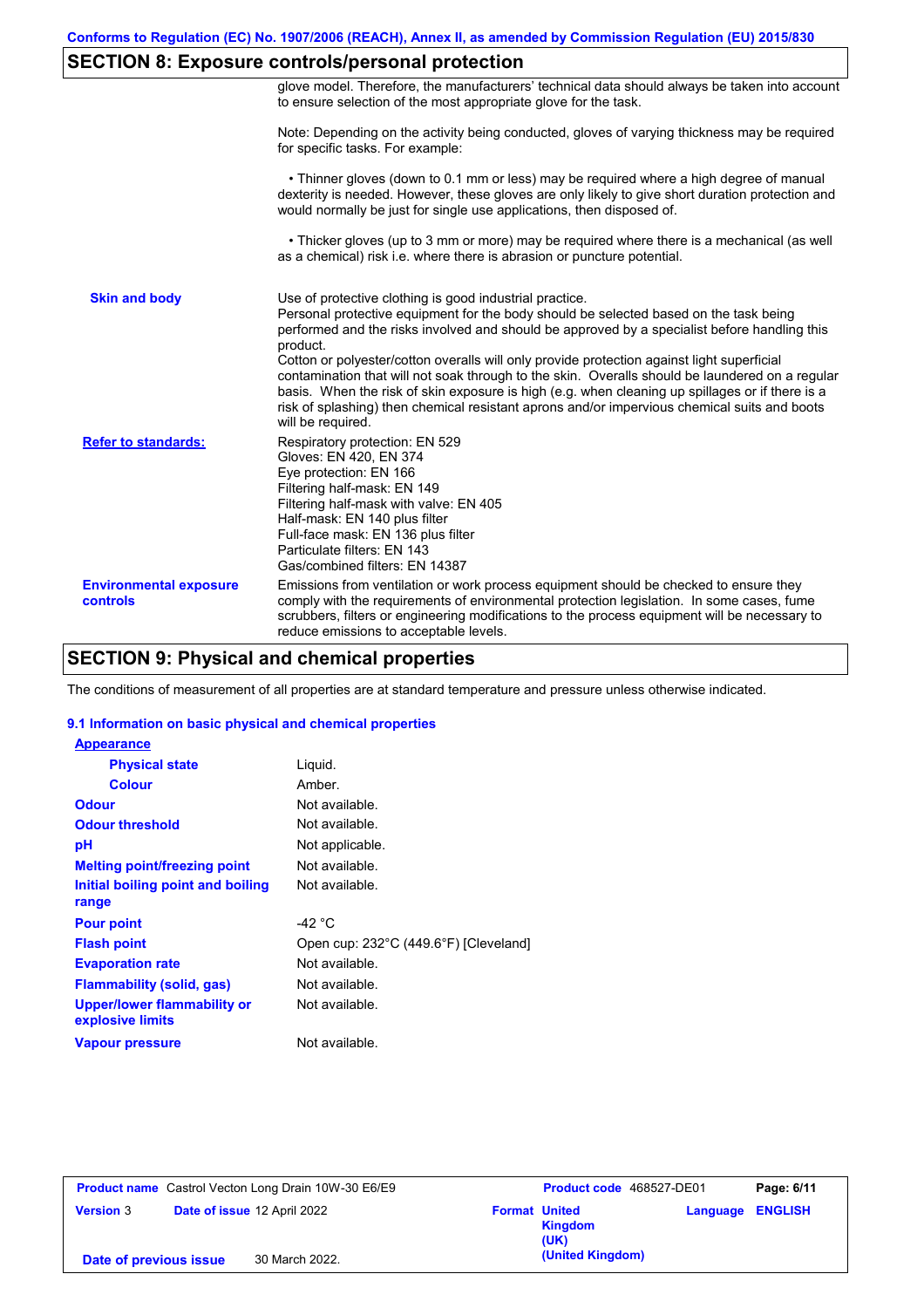# **SECTION 9: Physical and chemical properties**

|                                                   |                                                                                                                                            | Vapour Pressure at 20°C |         |                    | Vapour pressure at 50°C |               |               |
|---------------------------------------------------|--------------------------------------------------------------------------------------------------------------------------------------------|-------------------------|---------|--------------------|-------------------------|---------------|---------------|
|                                                   | <b>Ingredient name</b>                                                                                                                     | $mm Hg$ kPa             |         | <b>Method</b>      | m <sub>m</sub><br>Hg    | kPa           | <b>Method</b> |
|                                                   | Distillates (petroleum),<br>hydrotreated heavy<br>paraffinic                                                                               | < 0.08                  | < 0.011 | <b>ASTM D 5191</b> |                         |               |               |
|                                                   | Lubricating oils<br>(petroleum), C20-50,<br>hydrotreated neutral oil-<br>based                                                             | < 0.08                  | < 0.011 | <b>ASTM D 5191</b> |                         |               |               |
|                                                   | Distillates (petroleum),<br>solvent-dewaxed<br>heavy paraffinic                                                                            | < 0.08                  | < 0.011 | <b>ASTM D 5191</b> |                         |               |               |
|                                                   | Distillates (petroleum),<br>hydrotreated light<br>paraffinic                                                                               | < 0.08                  | < 0.011 | <b>ASTM D 5191</b> |                         |               |               |
| <b>Vapour density</b>                             | Not available.                                                                                                                             |                         |         |                    |                         |               |               |
| <b>Relative density</b>                           | Not available.                                                                                                                             |                         |         |                    |                         |               |               |
| <b>Density</b>                                    | <1000 kg/m <sup>3</sup> (<1 g/cm <sup>3</sup> ) at 15 <sup>°</sup> C                                                                       |                         |         |                    |                         |               |               |
| <b>Solubility(ies)</b>                            | insoluble in water.                                                                                                                        |                         |         |                    |                         |               |               |
| <b>Partition coefficient: n-octanol/</b><br>water | Not applicable.                                                                                                                            |                         |         |                    |                         |               |               |
| <b>Auto-ignition temperature</b>                  | <b>Ingredient name</b>                                                                                                                     |                         | °C      | °F                 |                         | <b>Method</b> |               |
|                                                   | reaction mass of isomers of:<br>C7-9-alkyl 3-(3,5-di-tert-butyl-<br>4-hydroxyphenyl) propionate                                            |                         | 365     | 689                |                         |               |               |
| <b>Decomposition temperature</b>                  | Not available.                                                                                                                             |                         |         |                    |                         |               |               |
| <b>Viscosity</b>                                  | Kinematic: 83.4 mm <sup>2</sup> /s (83.4 cSt) at 40 $^{\circ}$ C<br>Kinematic: 11.7 to 12.5 mm <sup>2</sup> /s (11.7 to 12.5 cSt) at 100°C |                         |         |                    |                         |               |               |
| <b>Explosive properties</b>                       | Not available.                                                                                                                             |                         |         |                    |                         |               |               |
| <b>Oxidising properties</b>                       | Not available.                                                                                                                             |                         |         |                    |                         |               |               |
| <b>Particle characteristics</b>                   |                                                                                                                                            |                         |         |                    |                         |               |               |
| <b>Median particle size</b>                       | Not applicable.                                                                                                                            |                         |         |                    |                         |               |               |
| 9.2 Other information                             |                                                                                                                                            |                         |         |                    |                         |               |               |
| No additional information.                        |                                                                                                                                            |                         |         |                    |                         |               |               |

# **SECTION 10: Stability and reactivity**

| <b>10.1 Reactivity</b>                            | No specific test data available for this product. Refer to Conditions to avoid and Incompatible<br>materials for additional information.                                |
|---------------------------------------------------|-------------------------------------------------------------------------------------------------------------------------------------------------------------------------|
| <b>10.2 Chemical stability</b>                    | The product is stable.                                                                                                                                                  |
| <b>10.3 Possibility of</b><br>hazardous reactions | Under normal conditions of storage and use, hazardous reactions will not occur.<br>Under normal conditions of storage and use, hazardous polymerisation will not occur. |
| <b>10.4 Conditions to avoid</b>                   | Avoid all possible sources of ignition (spark or flame).                                                                                                                |
| 10.5 Incompatible materials                       | Reactive or incompatible with the following materials: oxidising materials.                                                                                             |
| <b>10.6 Hazardous</b><br>decomposition products   | Under normal conditions of storage and use, hazardous decomposition products should not be<br>produced.                                                                 |

| <b>Product name</b> Castrol Vecton Long Drain 10W-30 E6/E9 |                             | Product code 468527-DE01 |                        | Page: 7/11 |                |
|------------------------------------------------------------|-----------------------------|--------------------------|------------------------|------------|----------------|
| <b>Version 3</b>                                           | Date of issue 12 April 2022 | <b>Format United</b>     | <b>Kingdom</b><br>(UK) | Language   | <b>ENGLISH</b> |
| Date of previous issue                                     | 30 March 2022.              |                          | (United Kingdom)       |            |                |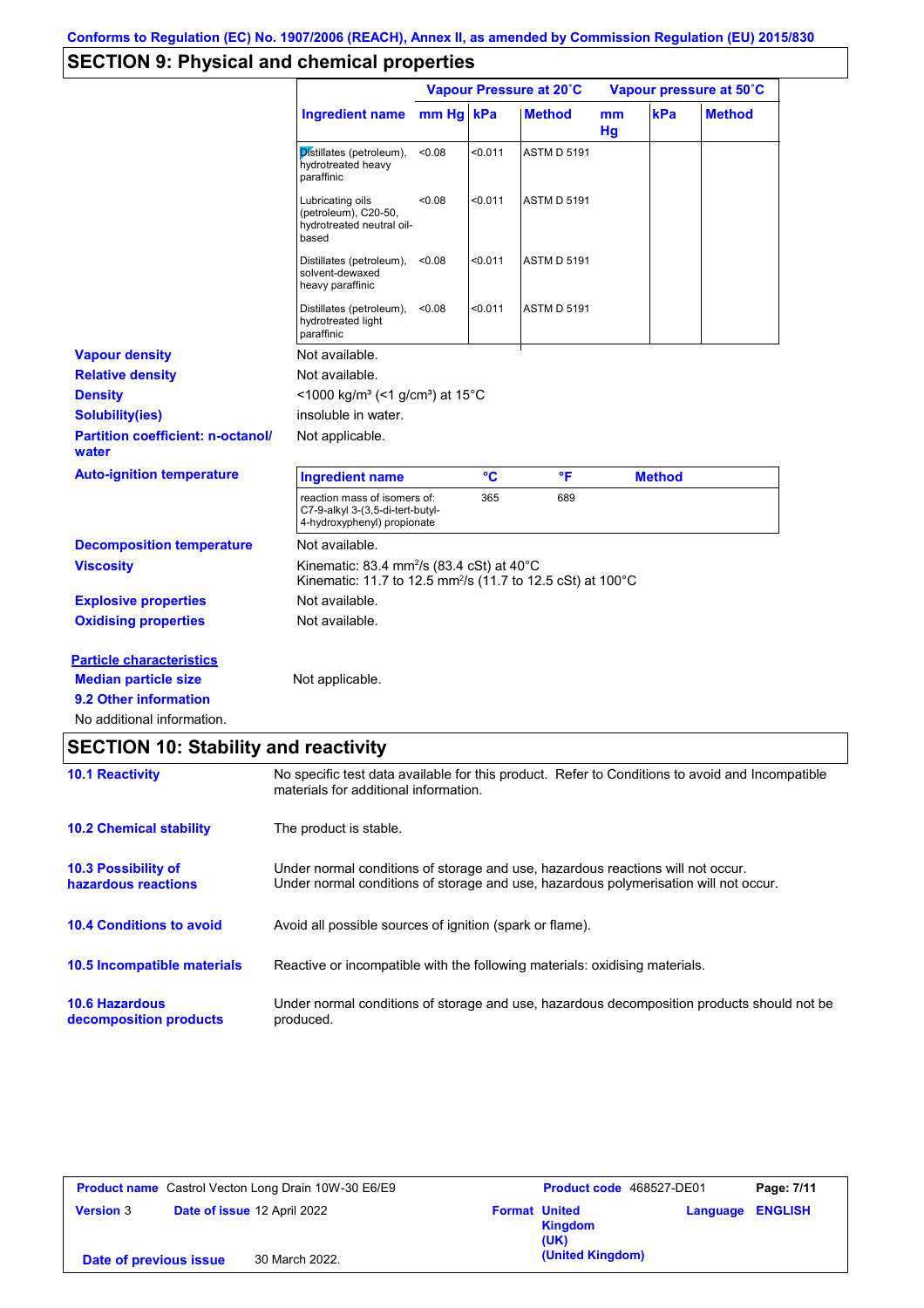# **SECTION 11: Toxicological information**

| 11.1 Information on toxicological effects          |                                                                                                                                                                                                                                                                                                                                                                                                          |
|----------------------------------------------------|----------------------------------------------------------------------------------------------------------------------------------------------------------------------------------------------------------------------------------------------------------------------------------------------------------------------------------------------------------------------------------------------------------|
| <b>Acute toxicity estimates</b><br>Not available.  |                                                                                                                                                                                                                                                                                                                                                                                                          |
| <b>Information on likely</b><br>routes of exposure | Routes of entry anticipated: Dermal, Inhalation.                                                                                                                                                                                                                                                                                                                                                         |
| <b>Potential acute health effects</b>              |                                                                                                                                                                                                                                                                                                                                                                                                          |
| <b>Inhalation</b>                                  | Exposure to decomposition products may cause a health hazard. Serious effects may be<br>delayed following exposure.                                                                                                                                                                                                                                                                                      |
| <b>Ingestion</b>                                   | No known significant effects or critical hazards.                                                                                                                                                                                                                                                                                                                                                        |
| <b>Skin contact</b>                                | Defatting to the skin. May cause skin dryness and irritation.                                                                                                                                                                                                                                                                                                                                            |
| <b>Eye contact</b>                                 | No known significant effects or critical hazards.                                                                                                                                                                                                                                                                                                                                                        |
|                                                    | Symptoms related to the physical, chemical and toxicological characteristics                                                                                                                                                                                                                                                                                                                             |
| <b>Inhalation</b>                                  | No specific data.                                                                                                                                                                                                                                                                                                                                                                                        |
| <b>Ingestion</b>                                   | No specific data.                                                                                                                                                                                                                                                                                                                                                                                        |
| <b>Skin contact</b>                                | Adverse symptoms may include the following:<br>irritation<br>dryness<br>cracking                                                                                                                                                                                                                                                                                                                         |
| <b>Eye contact</b>                                 | No specific data.                                                                                                                                                                                                                                                                                                                                                                                        |
|                                                    | Delayed and immediate effects as well as chronic effects from short and long-term exposure                                                                                                                                                                                                                                                                                                               |
| <b>Inhalation</b>                                  | Overexposure to the inhalation of airborne droplets or aerosols may cause irritation of the<br>respiratory tract.                                                                                                                                                                                                                                                                                        |
| <b>Ingestion</b>                                   | Ingestion of large quantities may cause nausea and diarrhoea.                                                                                                                                                                                                                                                                                                                                            |
| <b>Skin contact</b>                                | Prolonged or repeated contact can defat the skin and lead to irritation and/or dermatitis.                                                                                                                                                                                                                                                                                                               |
| <b>Eye contact</b>                                 | Potential risk of transient stinging or redness if accidental eye contact occurs.                                                                                                                                                                                                                                                                                                                        |
| <b>Potential chronic health effects</b>            |                                                                                                                                                                                                                                                                                                                                                                                                          |
| General                                            | USED ENGINE OILS<br>Combustion products resulting from the operation of internal combustion engines contaminate<br>engine oils during use. Used engine oil may contain hazardous components which have the<br>potential to cause skin cancer. Frequent or prolonged contact with all types and makes of used<br>engine oil must therefore be avoided and a high standard of personal hygiene maintained. |
| <b>Carcinogenicity</b>                             | No known significant effects or critical hazards.                                                                                                                                                                                                                                                                                                                                                        |
| <b>Mutagenicity</b>                                | No known significant effects or critical hazards.                                                                                                                                                                                                                                                                                                                                                        |
| <b>Developmental effects</b>                       | No known significant effects or critical hazards.                                                                                                                                                                                                                                                                                                                                                        |
| <b>Fertility effects</b>                           | No known significant effects or critical hazards.                                                                                                                                                                                                                                                                                                                                                        |

## **SECTION 12: Ecological information**

```
12.1 Toxicity
```
**Environmental hazards** Not classified as dangerous

### **12.2 Persistence and degradability**

Expected to be biodegradable.

### **12.3 Bioaccumulative potential**

This product is not expected to bioaccumulate through food chains in the environment.

| <b>12.4 Mobility in soil</b>                                  |                                                                      |
|---------------------------------------------------------------|----------------------------------------------------------------------|
| <b>Soil/water partition</b><br>coefficient (K <sub>oc</sub> ) | Not available.                                                       |
| <b>Mobility</b>                                               | Spillages may penetrate the soil causing ground water contamination. |

#### **12.5 Results of PBT and vPvB assessment**

Product does not meet the criteria for PBT or vPvB according to Regulation (EC) No. 1907/2006, Annex XIII.

| 12.6 Other adverse effects |                                     |                                                                                                                           |                      |                          |          |                |
|----------------------------|-------------------------------------|---------------------------------------------------------------------------------------------------------------------------|----------------------|--------------------------|----------|----------------|
|                            | <b>Other ecological information</b> | Spills may form a film on water surfaces causing physical damage to organisms. Oxygen<br>transfer could also be impaired. |                      |                          |          |                |
|                            |                                     | <b>Product name</b> Castrol Vecton Long Drain 10W-30 E6/E9                                                                |                      | Product code 468527-DE01 |          | Page: 8/11     |
| <b>Version 3</b>           | Date of issue 12 April 2022         |                                                                                                                           | <b>Format United</b> | <b>Kingdom</b><br>(UK)   | Language | <b>ENGLISH</b> |
| Date of previous issue     |                                     | 30 March 2022.                                                                                                            |                      | (United Kingdom)         |          |                |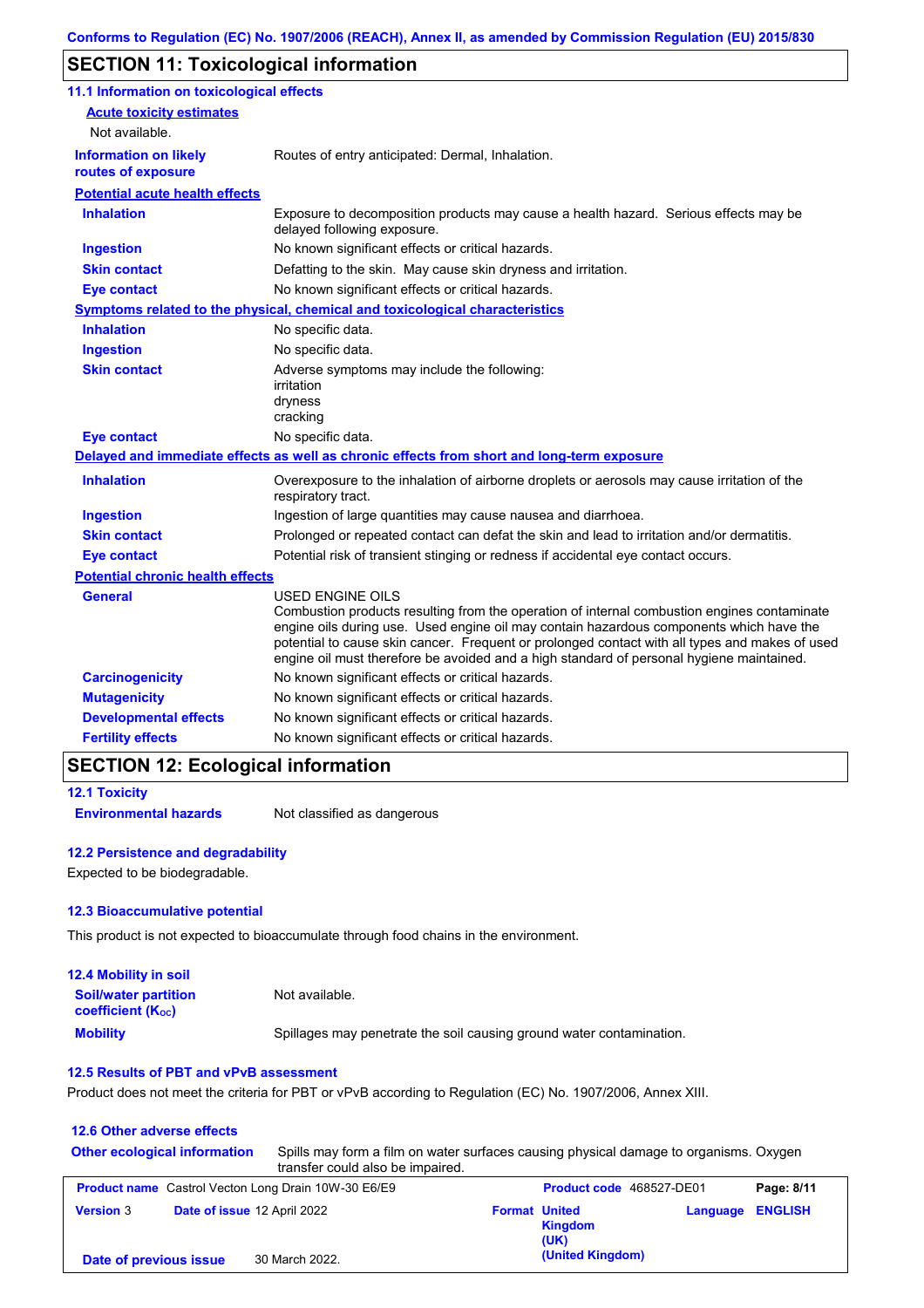## **SECTION 13: Disposal considerations**

### **13.1 Waste treatment methods**

#### **Product**

**Methods of disposal**

Where possible, arrange for product to be recycled. Dispose of via an authorised person/ licensed waste disposal contractor in accordance with local regulations.

**Hazardous waste** Yes.

**European waste catalogue (EWC)**

| Waste code | <b>Waste designation</b>                                                                                                    |
|------------|-----------------------------------------------------------------------------------------------------------------------------|
| 13 02 05*  | mineral-based non-chlorinated engine, gear and lubricating oils                                                             |
|            | However, deviation from the intended use and/or the presence of any potential contaminants may require an alternative waste |

disposal code to be assigned by the end user.

## **Packaging**

| <b>Methods of disposal</b> | Where possible, arrange for product to be recycled. Dispose of via an authorised person/<br>licensed waste disposal contractor in accordance with local regulations.                                                                    |
|----------------------------|-----------------------------------------------------------------------------------------------------------------------------------------------------------------------------------------------------------------------------------------|
| <b>Special precautions</b> | This material and its container must be disposed of in a safe way. Empty containers or liners<br>may retain some product residues. Avoid dispersal of spilt material and runoff and contact with<br>soil, waterways, drains and sewers. |
| <b>References</b>          | Commission 2014/955/EU<br>Directive 2008/98/EC                                                                                                                                                                                          |

## **SECTION 14: Transport information**

|                                           | <b>ADR/RID</b> | <b>ADN</b>     | <b>IMDG</b>    | <b>IATA</b>    |
|-------------------------------------------|----------------|----------------|----------------|----------------|
| 14.1 UN number                            | Not regulated. | Not regulated. | Not regulated. | Not regulated. |
| 14.2 UN proper<br>shipping name           |                |                |                |                |
| <b>14.3 Transport</b><br>hazard class(es) |                |                |                |                |
| 14.4 Packing<br>group                     |                |                |                |                |
| 14.5<br><b>Environmental</b><br>hazards   | No.            | No.            | No.            | No.            |
| <b>Additional</b><br>information          |                |                |                |                |

**14.6 Special precautions for user** Not available.

| <b>14.7 Transport in bulk</b> | Not available. |
|-------------------------------|----------------|
| according to <b>IMO</b>       |                |
| <b>instruments</b>            |                |

## **SECTION 15: Regulatory information**

**15.1 Safety, health and environmental regulations/legislation specific for the substance or mixture**

**EU Regulation (EC) No. 1907/2006 (REACH)**

**Annex XIV - List of substances subject to authorisation Substances of very high concern** None of the components are listed. None of the components are listed. **Annex XIV**

**EU Regulation (EC) No. 1907/2006 (REACH)**

|                        | <b>Product name</b> Castrol Vecton Long Drain 10W-30 E6/E9 | <b>Product code</b> 468527-DE01<br>Page: 9/11                             |
|------------------------|------------------------------------------------------------|---------------------------------------------------------------------------|
| <b>Version 3</b>       | Date of issue 12 April 2022                                | <b>Format United</b><br><b>Language ENGLISH</b><br><b>Kingdom</b><br>(UK) |
| Date of previous issue | 30 March 2022.                                             | (United Kingdom)                                                          |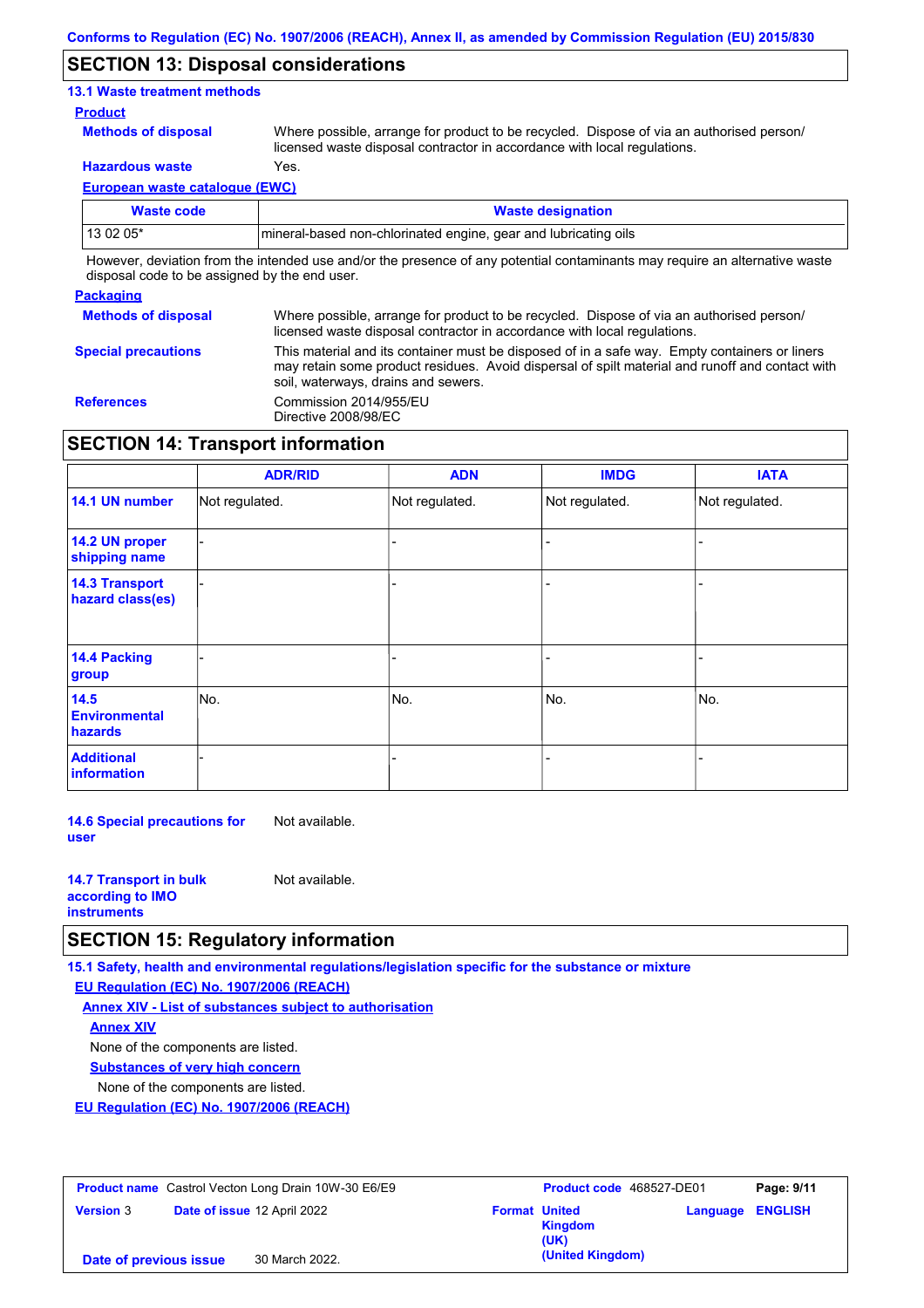## **Conforms to Regulation (EC) No. 1907/2006 (REACH), Annex II, as amended by Commission Regulation (EU) 2015/830**

# **SECTION 15: Regulatory information**

| <b>Annex XVII - Restrictions</b><br>on the manufacture.<br>placing on the market<br>and use of certain<br>dangerous substances,<br>mixtures and articles | Not applicable.                                                                                                                |
|----------------------------------------------------------------------------------------------------------------------------------------------------------|--------------------------------------------------------------------------------------------------------------------------------|
| <b>Other regulations</b>                                                                                                                                 |                                                                                                                                |
| <b>REACH Status</b>                                                                                                                                      | The company, as identified in Section 1, sells this product in the EU in compliance with the<br>current requirements of REACH. |
| <b>United States inventory</b><br>(TSCA 8b)                                                                                                              | All components are active or exempted.                                                                                         |
| <b>Australia inventory (AIIC)</b>                                                                                                                        | All components are listed or exempted.                                                                                         |
| <b>Canada inventory</b>                                                                                                                                  | All components are listed or exempted.                                                                                         |
| <b>China inventory (IECSC)</b>                                                                                                                           | At least one component is not listed.                                                                                          |
| <b>Japan inventory (CSCL)</b>                                                                                                                            | All components are listed or exempted.                                                                                         |
| <b>Korea inventory (KECI)</b>                                                                                                                            | All components are listed or exempted.                                                                                         |
| <b>Philippines inventory</b><br>(PICCS)                                                                                                                  | At least one component is not listed.                                                                                          |
| <b>Taiwan Chemical</b><br><b>Substances Inventory</b><br>(TCSI)                                                                                          | All components are listed or exempted.                                                                                         |
| Ozone depleting substances (1005/2009/EU)                                                                                                                |                                                                                                                                |
| Not listed.                                                                                                                                              |                                                                                                                                |
| Prior Informed Consent (PIC) (649/2012/EU)                                                                                                               |                                                                                                                                |
| Not listed.                                                                                                                                              |                                                                                                                                |
| <b>Persistent Organic Pollutants</b><br>Not listed.                                                                                                      |                                                                                                                                |
| <b>EU - Water framework directive - Priority substances</b>                                                                                              |                                                                                                                                |
| None of the components are listed.                                                                                                                       |                                                                                                                                |
| <b>Seveso Directive</b>                                                                                                                                  |                                                                                                                                |
| This product is not controlled under the Seveso Directive.                                                                                               |                                                                                                                                |
|                                                                                                                                                          |                                                                                                                                |
| <b>15.2 Chemical safety</b>                                                                                                                              | A Chemical Safety Assessment has been carried out for one or more of the substances within                                     |

| <b>15.2 Chemical safety</b> | A Chemical Safety Assessment has been carried out for one or more of the substances within  |
|-----------------------------|---------------------------------------------------------------------------------------------|
| assessment                  | this mixture. A Chemical Safety Assessment has not been carried out for the mixture itself. |

# **SECTION 16: Other information**

| <b>Abbreviations and acronyms</b>                          | ADN = European Provisions concerning the International Carriage of Dangerous Goods by                       |                                               |                          |                |  |  |  |
|------------------------------------------------------------|-------------------------------------------------------------------------------------------------------------|-----------------------------------------------|--------------------------|----------------|--|--|--|
|                                                            | Inland Waterway<br>ADR = The European Agreement concerning the International Carriage of Dangerous Goods by |                                               |                          |                |  |  |  |
|                                                            | Road                                                                                                        |                                               |                          |                |  |  |  |
|                                                            | ATE = Acute Toxicity Estimate                                                                               |                                               |                          |                |  |  |  |
|                                                            | <b>BCF</b> = Bioconcentration Factor                                                                        |                                               |                          |                |  |  |  |
|                                                            | CAS = Chemical Abstracts Service                                                                            |                                               |                          |                |  |  |  |
|                                                            | CLP = Classification, Labelling and Packaging Regulation [Regulation (EC) No. 1272/2008]                    |                                               |                          |                |  |  |  |
|                                                            | CSA = Chemical Safety Assessment                                                                            |                                               |                          |                |  |  |  |
|                                                            | CSR = Chemical Safety Report                                                                                |                                               |                          |                |  |  |  |
|                                                            | DMEL = Derived Minimal Effect Level                                                                         |                                               |                          |                |  |  |  |
|                                                            | DNEL = Derived No Effect Level                                                                              |                                               |                          |                |  |  |  |
|                                                            | EINECS = European Inventory of Existing Commercial chemical Substances<br>ES = Exposure Scenario            |                                               |                          |                |  |  |  |
|                                                            |                                                                                                             | EUH statement = CLP-specific Hazard statement |                          |                |  |  |  |
|                                                            | EWC = European Waste Catalogue                                                                              |                                               |                          |                |  |  |  |
|                                                            | GHS = Globally Harmonized System of Classification and Labelling of Chemicals                               |                                               |                          |                |  |  |  |
|                                                            | IATA = International Air Transport Association                                                              |                                               |                          |                |  |  |  |
|                                                            | IBC = Intermediate Bulk Container                                                                           |                                               |                          |                |  |  |  |
|                                                            | IMDG = International Maritime Dangerous Goods                                                               |                                               |                          |                |  |  |  |
|                                                            | LogPow = logarithm of the octanol/water partition coefficient                                               |                                               |                          |                |  |  |  |
|                                                            | MARPOL = International Convention for the Prevention of Pollution From Ships, 1973 as                       |                                               |                          |                |  |  |  |
|                                                            | modified by the Protocol of 1978. ("Marpol" = marine pollution)                                             |                                               |                          |                |  |  |  |
|                                                            | OECD = Organisation for Economic Co-operation and Development                                               |                                               |                          |                |  |  |  |
| <b>Product name</b> Castrol Vecton Long Drain 10W-30 E6/E9 |                                                                                                             |                                               | Product code 468527-DE01 | Page: 10/11    |  |  |  |
| <b>Version 3</b><br>Date of issue 12 April 2022            |                                                                                                             | <b>Format United</b>                          | Language                 | <b>ENGLISH</b> |  |  |  |
|                                                            |                                                                                                             | <b>Kingdom</b>                                |                          |                |  |  |  |
|                                                            |                                                                                                             | (UK)                                          |                          |                |  |  |  |
| Date of previous issue                                     | 30 March 2022.                                                                                              | (United Kingdom)                              |                          |                |  |  |  |